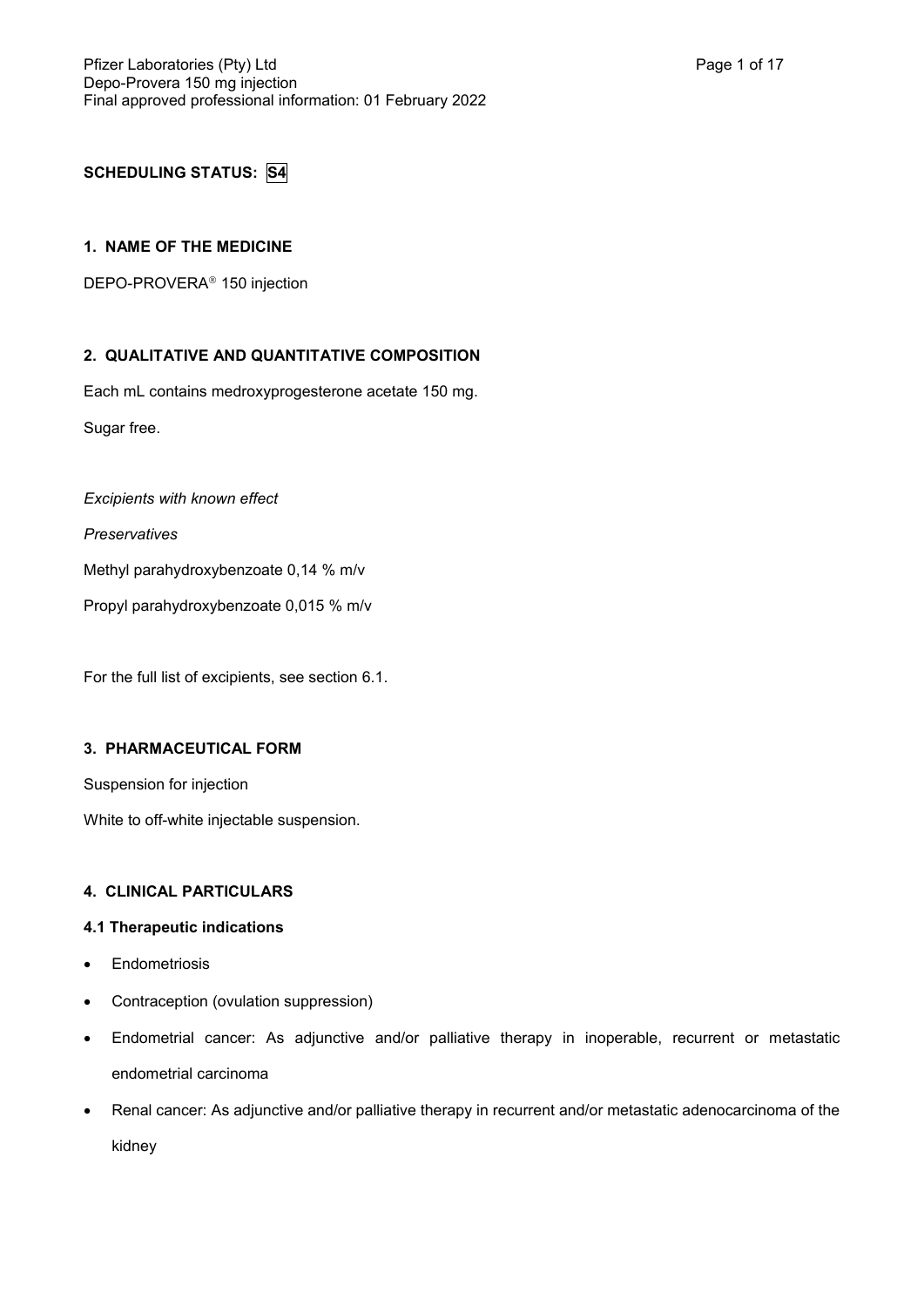## **4.2 Posology and method of administration**

#### **Posology**

#### *Endometriosis*

The recommended dose of DEPO-PROVERA in this condition is 50 mg weekly or 100 mg every 2 weeks intramuscularly for at least 6 months. It should be noted that return of ovulation may be delayed following this therapy due to the depot properties of the medicine (see section 4.4).

## *Contraception*

The recommended dose is 150 mg DEPO-PROVERA every three months administered by deep intramuscular injection. To increase assurance that the patient is not pregnant at the time of the first administration, it is recommended that this injection be given during the first 5 days after the onset of a normal menstrual period, within 5 days postpartum if not breastfeeding, or, if exclusively breastfeeding, at or after the sixth week postpartum. If the period between injections is greater than 14 weeks, the medical practitioner should determine that the patient is not pregnant before administering DEPO-PROVERA.

## *Switching from other methods of contraception*

When switching from other contraceptive methods, DEPO-PROVERA should be given in a manner that ensures continuous contraceptive coverage based upon the mechanism of action of both methods, (e.g., patients switching from oral contraceptives should have their first injection of DEPO-PROVERA within 7 days after taking their last active pill).

## *Endometrial and renal carcinoma*

Doses of 400 mg to 1000 mg of DEPO-PROVERA intramuscularly per week are recommended initially. If improvement is noted within a few weeks or months and the disease appears stabilised, it may be possible to maintain improvement with as little as 400 mg per month.

#### **Special populations**

*Hepatic insufficiency*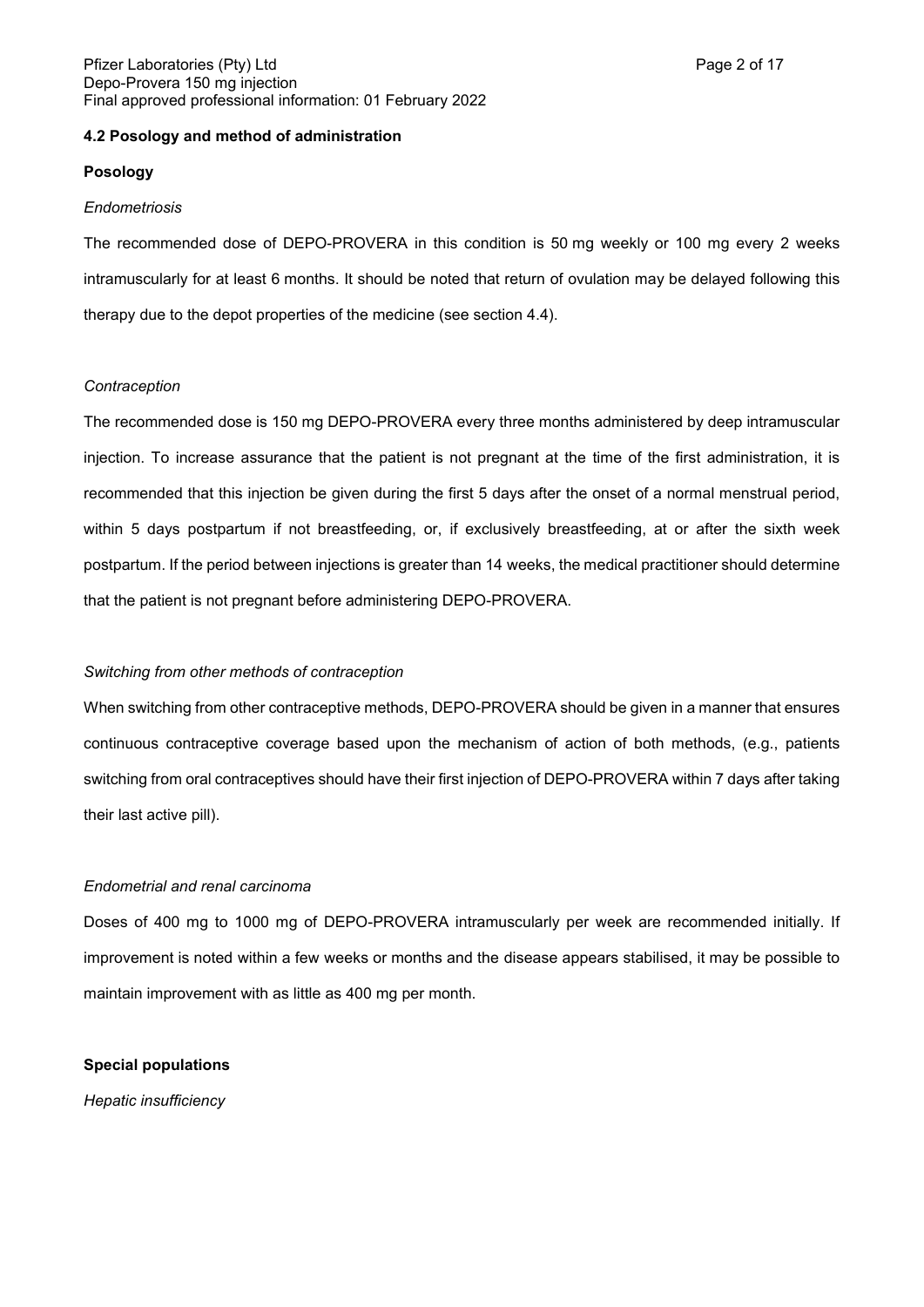#### Pfizer Laboratories (Pty) Ltd **Page 3 of 17** and Page 3 of 17 Depo-Provera 150 mg injection Final approved professional information: 01 February 2022

No clinical studies have evaluated the effect of hepatic disease on the pharmacokinetics of DEPO-PROVERA. However, DEPO-PROVERA is almost exclusively eliminated by hepatic metabolism and steroid hormones may be poorly metabolised in patients with severe liver insufficiency (see section 4.3).

#### *Renal insufficiency*

No clinical studies have evaluated the effect of renal disease on the pharmacokinetics of DEPO-PROVERA. However, since DEPO-PROVERA is almost exclusively eliminated by hepatic metabolism, no dosage adjustment should be necessary in women with renal insufficiency.

#### **Paediatric population**

DEPO-PROVERA is not indicated before menarche. Data are available in adolescent females (12 to 18 years) (see section 4.4). Other than concerns about loss of bone mineral density (BMD), the safety and effectiveness of DEPO-PROVERA are expected to be the same for post-menarcheal adolescent and adult females.

#### **Method of administration**

For intramuscular injection.

The sterile aqueous suspension of DEPO-PROVERA should be vigorously shaken just before use to ensure that the dose being administered represents a uniform suspension of DEPO-PROVERA.

## **4.3 Contraindications**

- Known hypersensitivity to medroxyprogesterone acetate or to any of the excipients of DEPO-PROVERA (listed in section 6.1)
- Undiagnosed vaginal bleeding
- Undiagnosed urinary tract bleeding
- Undiagnosed breast pathology
- Thrombophlebitis, or a history of thrombophlebitis
- Severe impairment of liver function
- Known or suspected pregnancy (see section 4.6)
- Known or suspected malignancy of the breast (excluding use in oncology indications)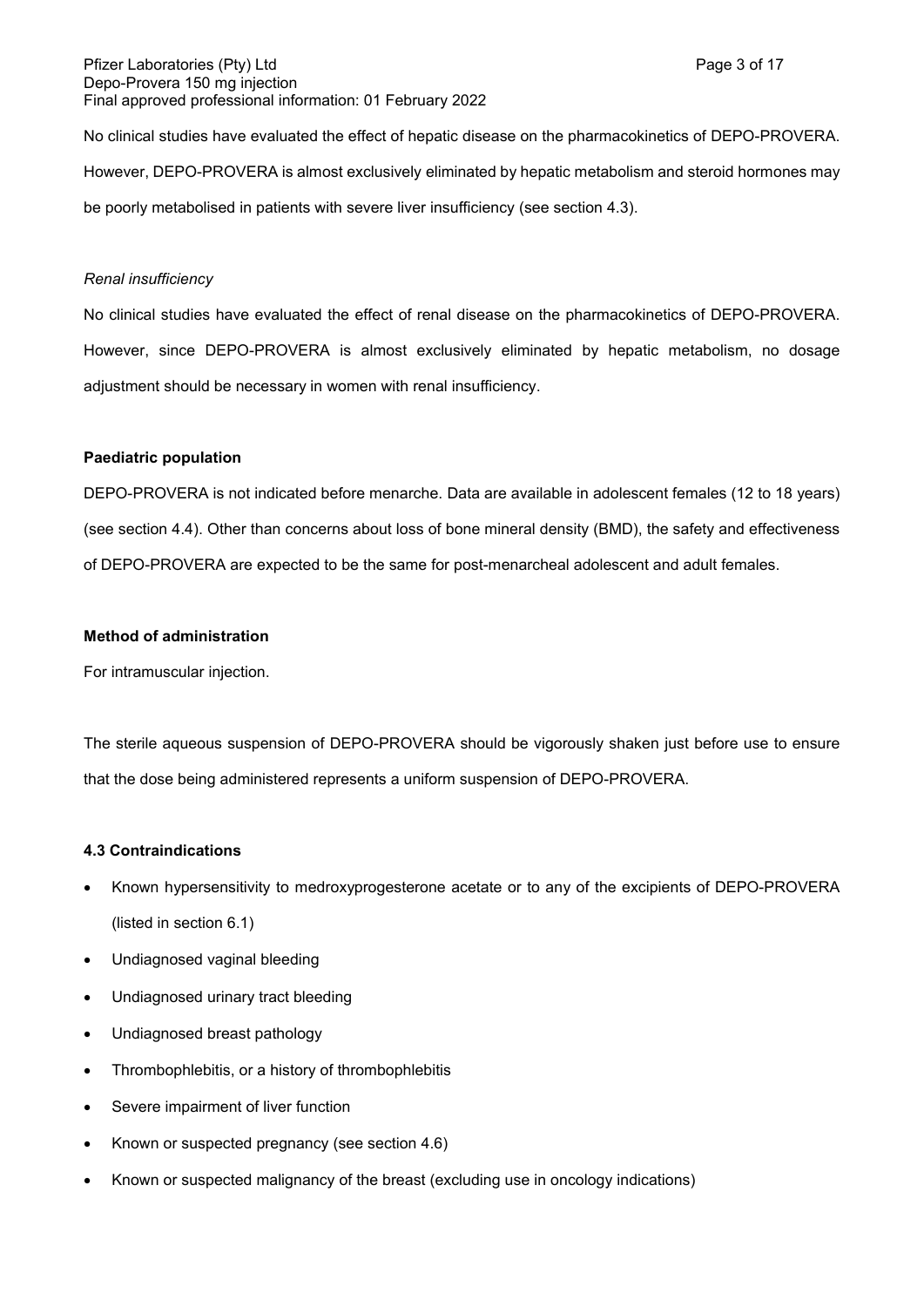#### Pfizer Laboratories (Pty) Ltd **Philosopheratories** (Pty) Ltd **Page 4 of 17** Depo-Provera 150 mg injection Final approved professional information: 01 February 2022

- Depression not well controlled with treatment
- A history of depression with the use of hormonal contraceptives

## **4.4 Special warnings and precautions for use**

*Contraception and endometriosis*

## *Loss of bone mineral density (BMD)*

Use of DEPO-PROVERA reduces serum estrogen levels and is associated with statistically significant loss of BMD as bone metabolism accommodates to a lower estrogen level. This loss of BMD is of particular concern during adolescence and early adulthood, a critical period of bone accretion. Bone loss is greater with increasing duration of use and may not be completely reversible. It is unknown if use of DEPO-PROVERA by younger women will reduce peak bone mass and increase the risk for osteoporotic fracture in later life. In both adult and adolescent females, the decrease in BMD appears to be at least partially reversible after DEPO-PROVERA is discontinued and ovarian estrogen production increases.

## *Medical examinations*

Assessment of women prior to starting hormonal contraceptives (and at regular intervals thereafter) should include a personal and family medical history of each woman. Physical examination should be guided by this and by the contraindications (section 4.3) and warnings (section 4.4) for this product. The frequency and nature of these assessments should be based upon relevant guidelines and should be adapted to the individual woman, but should include a measurement of blood pressure and, if judged appropriate by the medical practitioner, breast, abdominal and pelvic examination including cervical cytology.

Other birth control methods should be considered when DEPO-PROVERA injection is required as a long-term birth control method (e.g., longer than 2 years).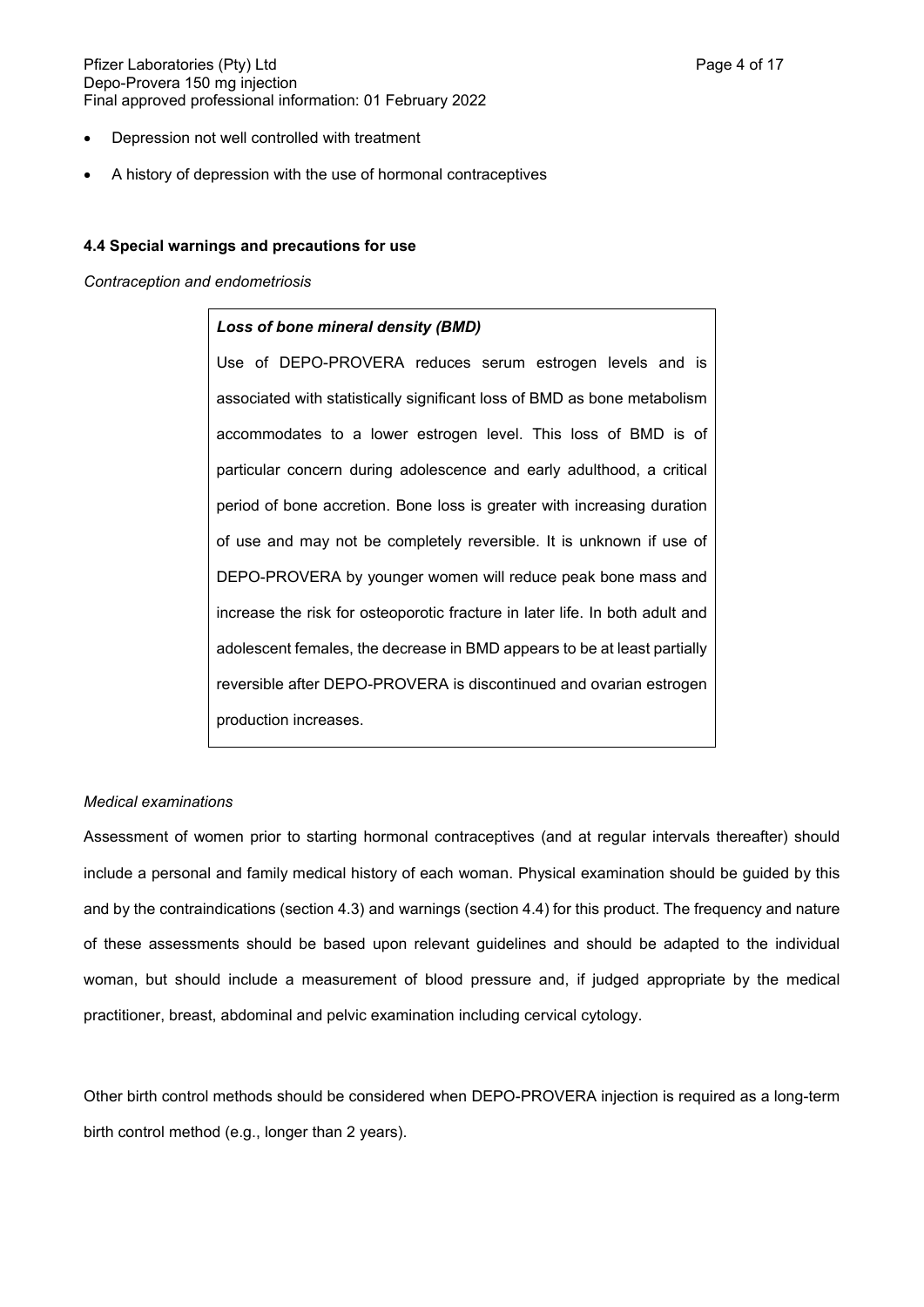BMD should be evaluated when a female needs to continue to use DEPO-PROVERA long-term. In adolescent females, interpretation of BMD results should take into account patient age and skeletal maturity.

Other birth control methods or endometrial treatments should be considered in the risk/benefit analysis for the use of DEPO-PROVERA in woman with osteoporotic risk factors. DEPO-PROVERA can pose an additional risk in patients with risk factors for osteoporosis (e.g., metabolic bone disease, chronic alcohol and/or tobacco use, low body mass index or eating disorder, e.g. anorexia nervosa or bulimia, strong family history of osteoporosis or chronic use of medicines that can reduce bone mass such as anticonvulsants or corticosteroids).

It is recommended that all patients have adequate calcium and vitamin D intake.

#### *BMD changes in adult women*

In a controlled, clinical study, adult woman using DEPO-PROVERA for up to 5 years for contraception showed spine and hip mean BMD decreases of 5 - 6 %, compared to no significant change in BMD in the control group. The decline in BMD was more pronounced during the first two years of use, with smaller declines in subsequent years. Mean changes in lumbar spine BMD of –2,86 %, -4,11 %, -4,89 %, -4,93 % and –5,38 % after 1, 2, 3, 4 and 5 years, respectively, were observed. Mean decreases in BMD of the total hip and femoral neck were similar.

After stopping use of DEPO-PROVERA, there was partial recovery of BMD toward baseline values during the 2-year post-therapy period. BMD increased but deficits at the total hip, femoral neck and lumbar spine remained. A longer duration of treatment was associated with a slower rate of BMD recovery.

Since loss of BMD may occur in pre-menopausal women who use DEPO-PROVERA long-term, a risk/benefit assessment which also takes into consideration the decrease in BMD that occurs during pregnancy and/or lactation, should be considered.

#### *Endometrial and renal carcinoma (high dose parenteral formulations)*

#### *Decrease in bone mineral density*

There are no studies on the BMD effects of high doses of DEPO-PROVERA.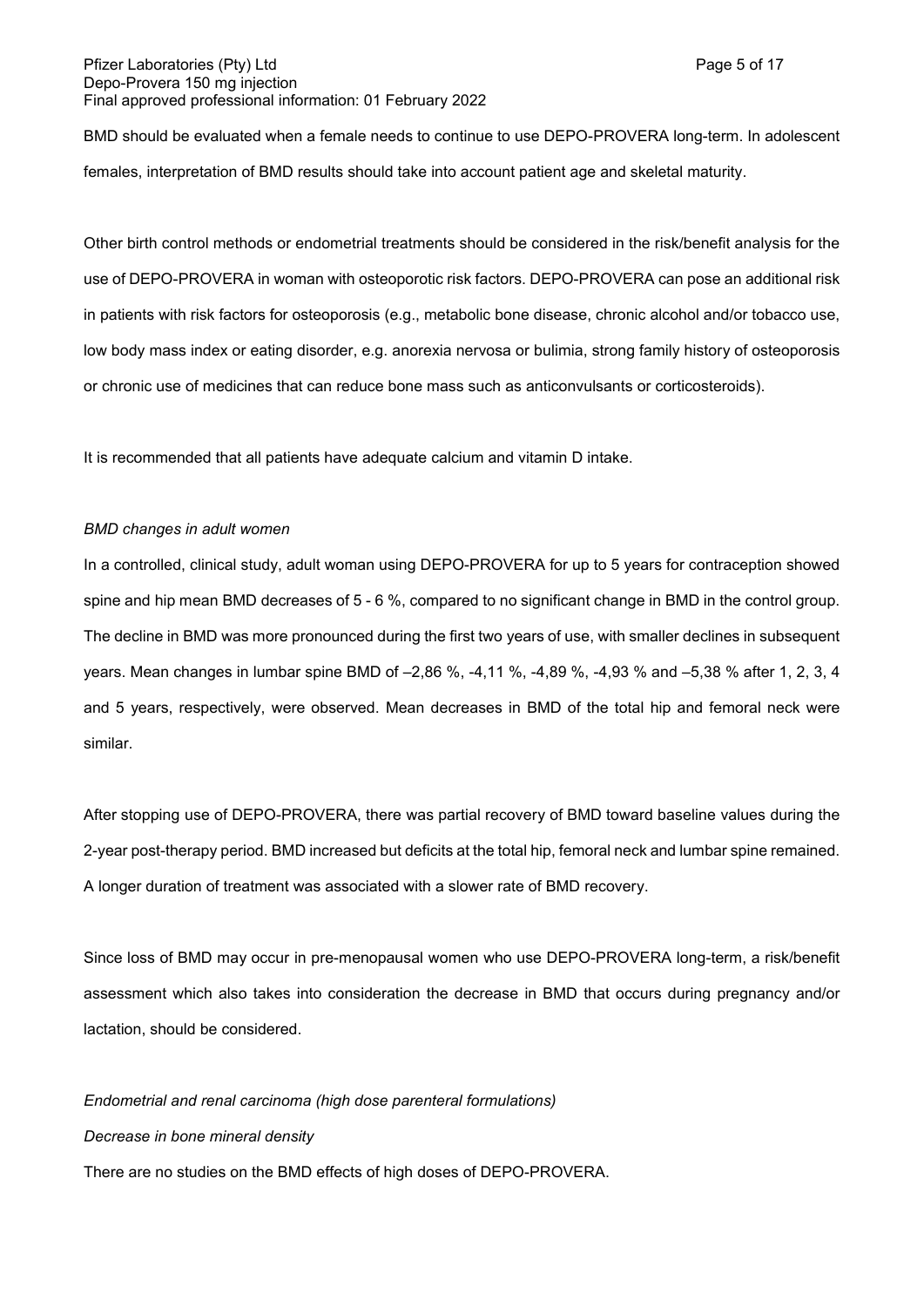Decreases in serum estrogen due to DEPO-PROVERA may result in a decrease in BMD in a pre-menopausal woman and may increase her risk for developing osteoporosis later in life.

## *Thromboembolic disorders*

Any patient who develops signs and/or symptoms consistent with a thromboembolic disorder while undergoing therapy with DEPO-PROVERA should have her status and need for treatment carefully assessed before continuing therapy.

#### *Ocular disorders*

In any patient who develops an acute impairment of vision, proptosis, diplopia, or migraine headache, DEPO-PROVERA should be discontinued and the patient carefully evaluated ophthalmologically to exclude the presence of papilloedema or retinal vascular lesions before continuing treatment.

## *Anaphylactic and anaphylactoid reactions*

Anaphylactic and anaphylactoid reactions have occasionally been reported in patients treated with DEPO-PROVERA.

## *Bleeding irregularities*

Most women receiving DEPO-PROVERA for contraception experience disruption of menstrual bleeding patterns. It is recommended that medical practitioners or others directly responsible for patients using DEPO-PROVERA advise them at the beginning of treatment that their menstrual cycle may be disrupted, that irregular and unpredictable bleeding, spotting or heavy or continuous bleeding may occur, but that this usually decreases to the point of amenorrhoea as treatment with DEPO-PROVERA continues, without other therapy being required.

Restoration of normal menstrual cycling may take from 5 to 28 months after the last injection of DEPO-PROVERA.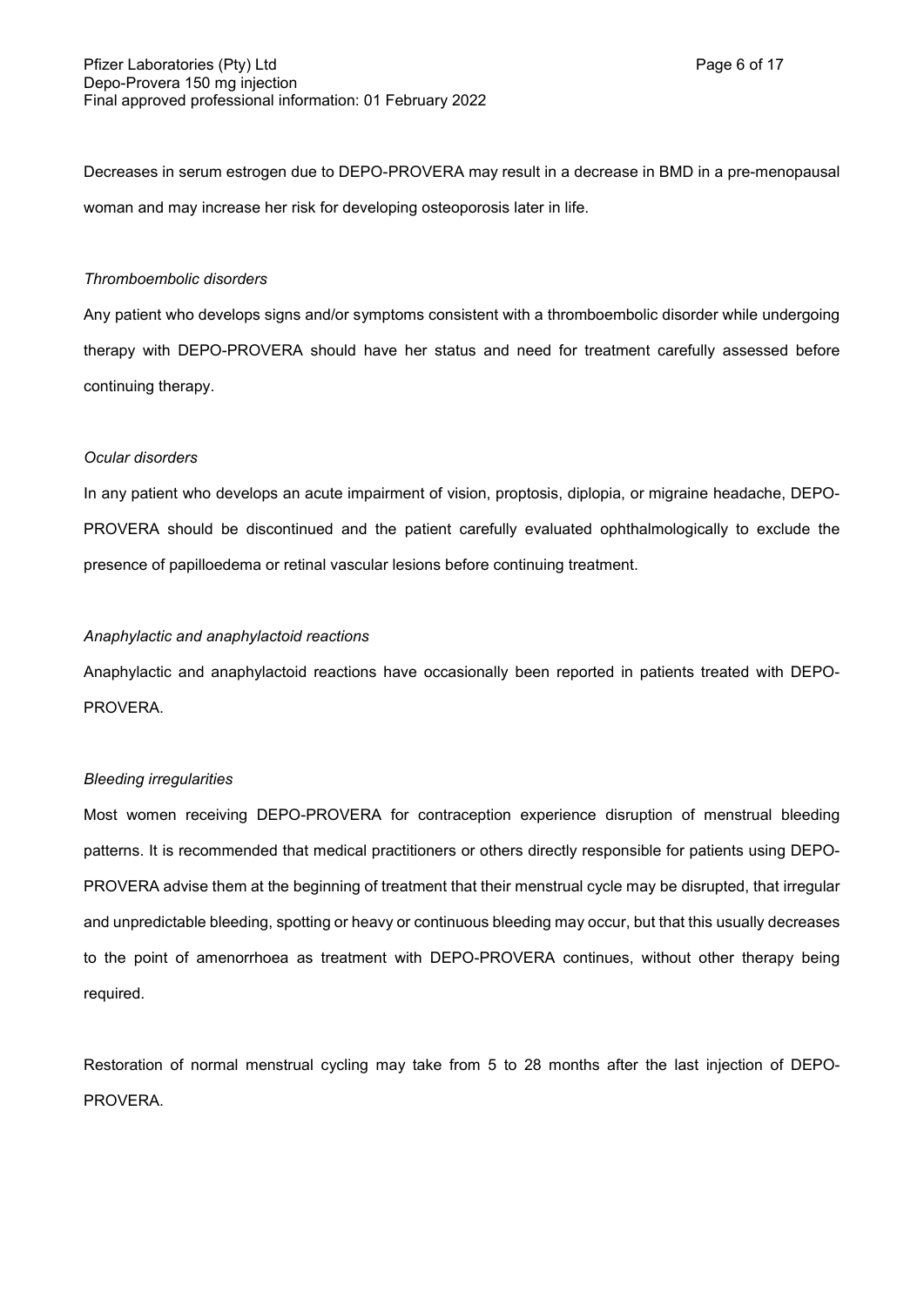#### Pfizer Laboratories (Pty) Ltd **Page 7 of 17** and Page 7 of 17 Depo-Provera 150 mg injection Final approved professional information: 01 February 2022

In cases of abnormal bleeding, appropriate investigation should first be instituted to rule out the possibility of organic pathology before continuing treatment with DEPO-PROVERA**.**

In cases of breakthrough bleeding, as in all cases of irregular bleeding per vaginum, organic causes should be excluded. In cases of undiagnosed vaginal bleeding, adequate diagnostic measures are indicated.

Following repeated injections, amenorrhoea and anovulation may persist for periods up to 18 months and, in rare instances, for longer periods.

The use of DEPO-PROVERA may mask the onset of the climacteric.

Because of the prolonged action and the resulting difficulty in predicting the time of withdrawal bleeding following injection, DEPO-PROVERA is not recommended for treatment of secondary amenorrhoea or dysfunctional uterine bleeding.

## *Central nervous system disorders*

Mood changes and depression are side effects reported with the use of hormonal contraceptives including DEPO-PROVERA (see section 4.8). There is some evidence that hormonal contraceptive use may be associated with severe depression and a higher risk of suicidal thoughts/behaviour (e.g. talking about suicide, withdrawing from social contact, having mood swings, being preoccupied with death or violence, feeling hopeless about a situation, increasing use of alcohol/drugs, doing self-destructive things, personality changes) and suicide. Prescribers should inform their patients to contact their doctor for advice if they experience mood changes and depression whilst on treatment with DEPO-PROVERA.

Patients who have a history of mental depression should be carefully observed and DEPO-PROVERA discontinued if the depression recurs to a serious degree. Some patients may complain of premenstrual-like depression while on DEPO-PROVERA therapy.

#### *Carbohydrate metabolism*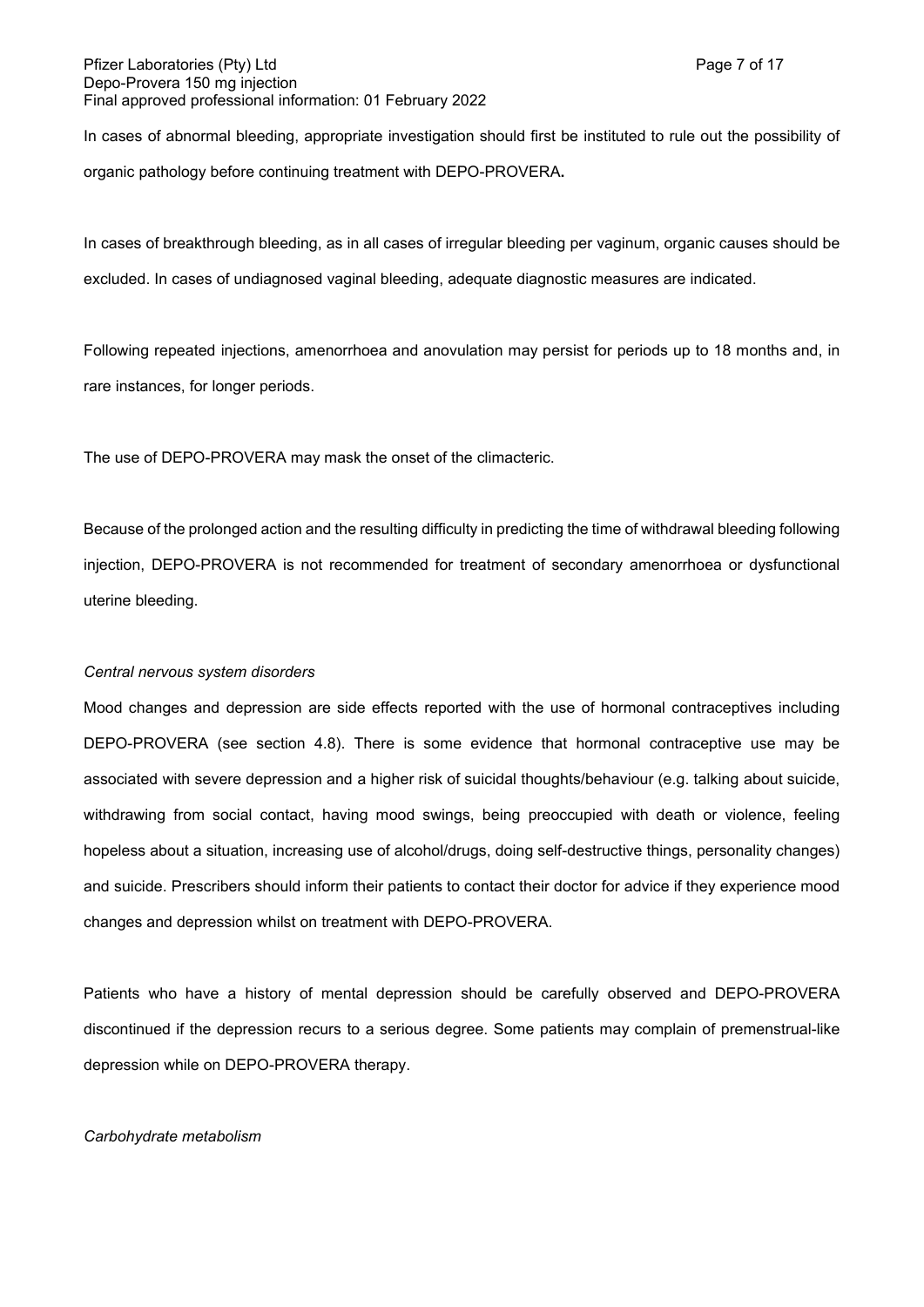#### Pfizer Laboratories (Pty) Ltd **Page 8 of 17** and Page 8 of 17 Depo-Provera 150 mg injection Final approved professional information: 01 February 2022

A decrease in glucose tolerance has been observed in patients on progestogens including DEPO-PROVERA. The mechanism of this decrease is obscure. For this reason, diabetic patients should be carefully observed while receiving DEPO-PROVERA therapy.

## *Liver function*

Certain endocrine and possibly liver function tests may be affected by treatment with DEPO-PROVERA. Therefore, if such tests are abnormal in a patient taking DEPO-PROVERA, it is recommended that they be repeated after the medicine has been withdrawn. If jaundice develops, consideration should be given to not readminister DEPO-PROVERA.

#### *Weight changes*

Weight gain may be associated with use of DEPO-PROVERA.

#### *Effects on laboratory tests*

The pathologist should be advised of DEPO-PROVERA therapy when relevant specimens are submitted.

The following laboratory tests may be affected by the use of DEPO-PROVERA:

- gonadotropin levels
- plasma progesterone levels
- urinary pregnanediol levels
- plasma testosterone levels (in the male)
- plasma estrogen levels (in the female)
- plasma cortisol levels
- glucose tolerance test
- metyrapone test
	- The medical practitioner/laboratory should be informed that, in addition to the endocrine biomarkers listed above, the use of DEPO-PROVERA in oncology indications (endometrial and renal carcinoma) may also cause partial adrenal insufficiency (decrease in pituitary-adrenal axis response) during metyrapone testing. Thus the ability of adrenal cortex to respond to adrenocorticotropic hormone (ACTH) should be demonstrated before metyrapone is administered.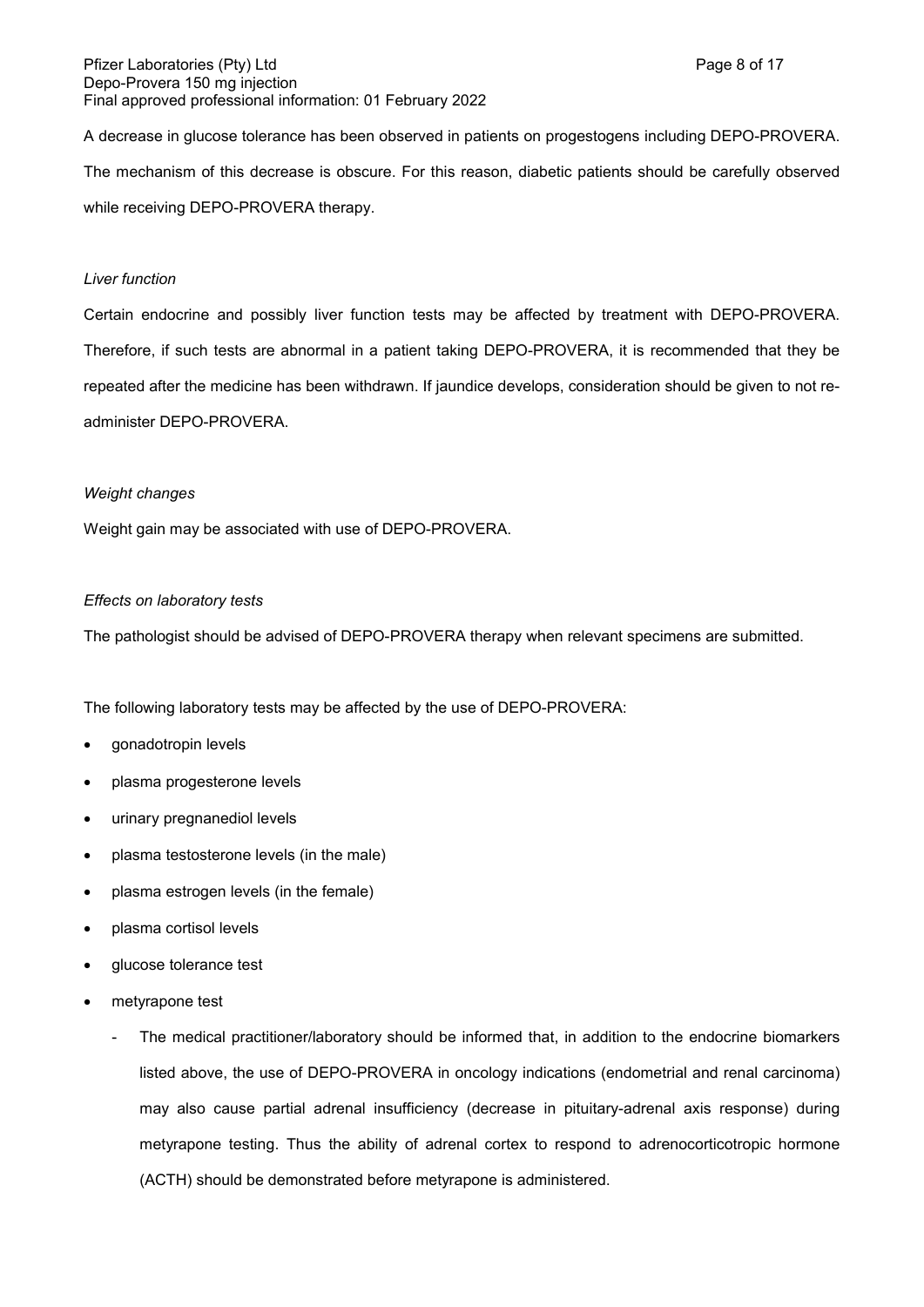#### Pfizer Laboratories (Pty) Ltd **Page 9 of 17** and Page 9 of 17 Depo-Provera 150 mg injection Final approved professional information: 01 February 2022

- hypercalcaemia
- sex hormone-binding-globulin

## *Fluid retention*

Because DEPO-PROVERA may cause fluid retention, conditions which might be influenced by this factor, such as epilepsy, migraine, asthma, cardiac or renal dysfunction, require careful observation.

## *Adrenocortical effects*

Clinical suppression of adrenocortical function has not been observed at the dose levels employed for contraception. However, at very high doses (500 mg daily or more) used in the treatment of certain cancers, corticoid-like activity has been reported.

Some patients receiving DEPO-PROVERA may exhibit suppressed adrenal function. DEPO-PROVERA may decrease ACTH and hydrocortisone blood levels.

The high dose of DEPO-PROVERA used in the treatment of cancer patients may, in some cases produce Cushingoid symptoms, e.g. moon faces, fluid retention, glucose intolerance, and blood pressure elevation.

# *Cancer risks*

Long-term case-controlled surveillance of users of DEPO-PROVERA found slight or no increased overall risk of breast cancer and no overall increased risk of ovarian, liver or cervical cancer and a prolonged, protective effect of reducing the risk of endometrial cancer.

## *Sexually transmitted infections*

Patients should be counselled that DEPO-PROVERA does not protect against sexually transmitted infections (STIs) including HIV infection (AIDS) or other sexually transmitted diseases but equally, DEPO-PROVERA is a sterile injection and, used as directed, will not expose them to sexually transmitted infections. Safer sex practices including correct and consistent use of condoms reduce the transmission of STIs through sexual contact, including HIV.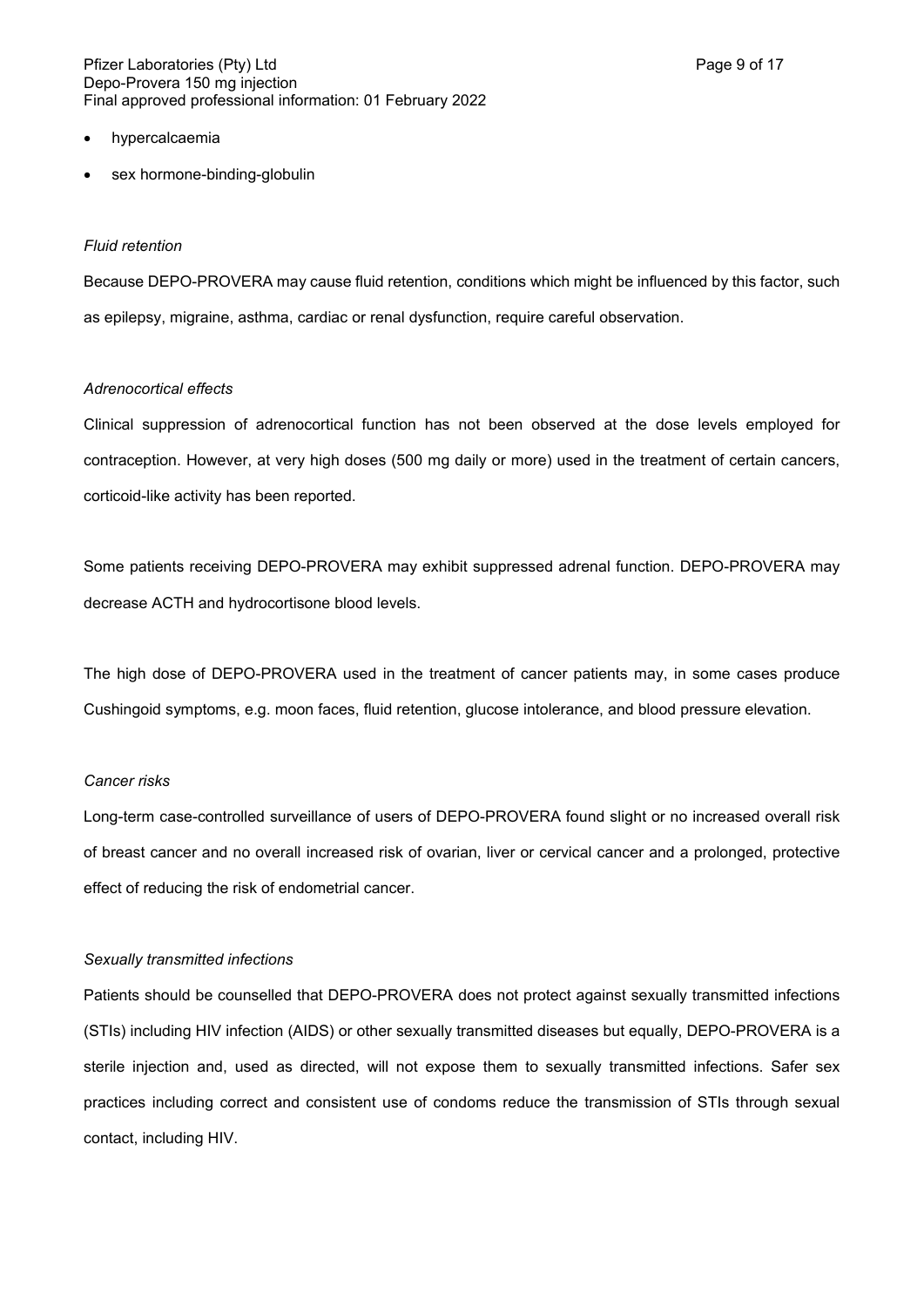#### Pfizer Laboratories (Pty) Ltd **Page 10 of 17** and Page 10 of 17 Depo-Provera 150 mg injection Final approved professional information: 01 February 2022

## **Paediatric population**

#### *BMD changes in adolescent females (12 – 18 years)*

An open-label clinical study of DEPO-PROVERA (150 mg IM every 12 weeks for 240 weeks) in adolescent females (12 – 18 years) for contraception showed that DEPO-PROVERA was associated with a significant decline in BMD from baseline. The mean decrease in lumbar spine BMD was 2,1 % after 240 weeks; mean decreases for the total hip and femoral neck were 6,4 % and 5,4 % respectively. In contrast, most adolescent girls will significantly increase bone density during this period of growth following menarche. In adolescent females, the decrease in BMD appears to be fully reversible after DEPO-PROVERA is discontinued and ovarian estrogen production increases. Full recovery took 1,2 years at the lumbar spine, 4,6 years at the total hip and 4,6 years at the femoral neck after discontinuation of treatment.

#### *Preservative sensitivity*

DEPO-PROVERA contains the excipients methyl parahydroxybenzoate and propyl parahydroxybenzoate which may cause allergic reactions (possibly delayed), and exceptionally, bronchospasm.

## **4.5 Interaction with other medicines and other forms of interaction**

Aminoglutethimide administered concomitantly with DEPO-PROVERA may significantly depress the bioavailability of DEPO-PROVERA**.**

DEPO-PROVERA is metabolised *in vitro* primarily by hydroxylation via cytochrome P450 3A4. Specific interaction studies evaluating the clinical effects of cytochrome P450 3A4 inhibitors or inducers on DEPO-PROVERA have not been conducted.

## **4.6 Fertility, pregnancy and lactation**

#### **Pregnancy**

The use of DEPO-PROVERA during pregnancy is contraindicated (see section 4.3). DEPO-PROVERA should not be used as a diagnostic test for pregnancy.

Some reports suggest an association between intra-uterine exposure to progestational medicines, including DEPO-PROVERA, in the first trimester of pregnancy and genital abnormalities in male and female foetuses.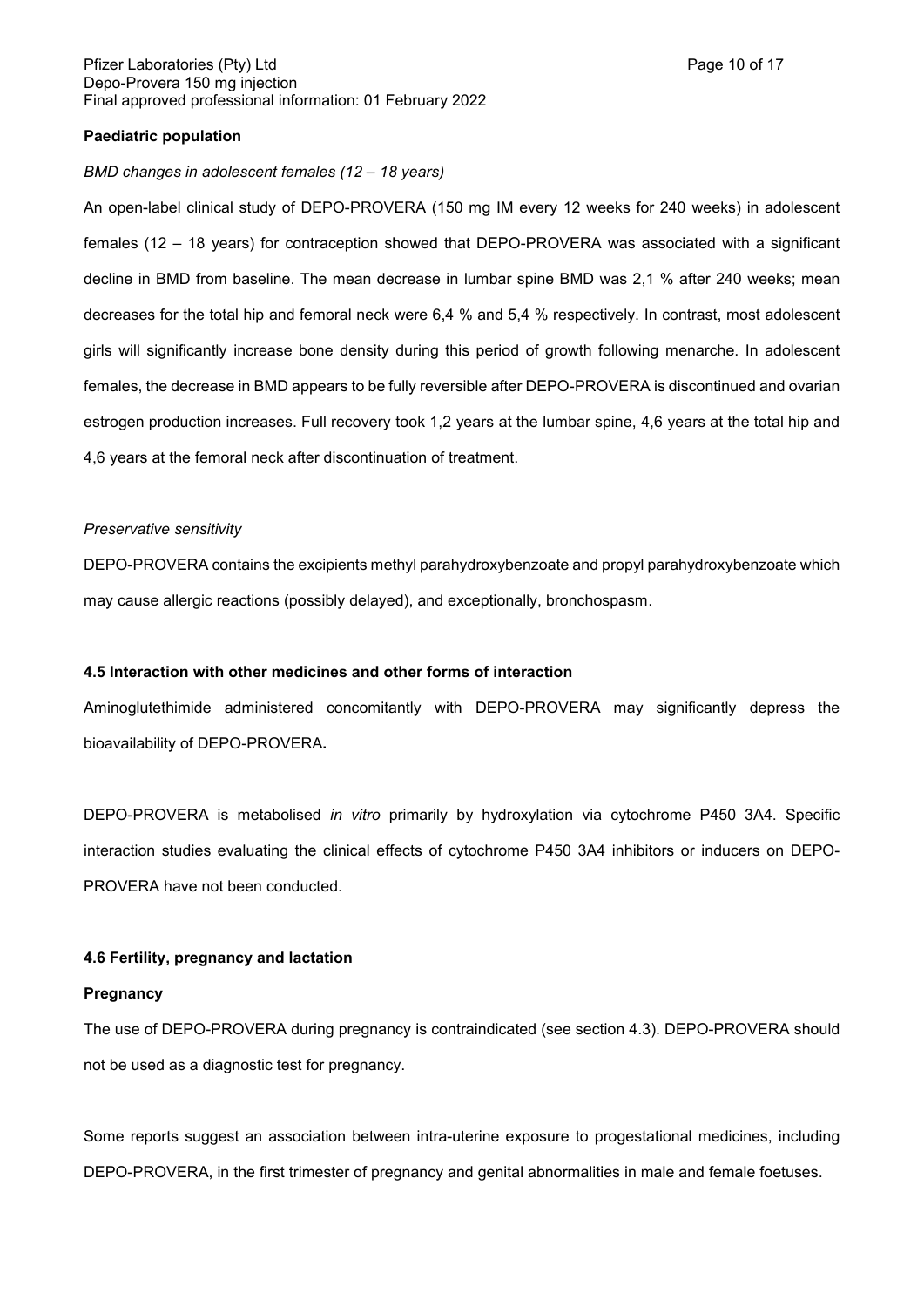Infants from unintentional pregnancies that occur 1 to 2 months after injection with DEPO-PROVERA may be at an increased risk of low birth weight, which, in turn, is associated with an increased risk of neonatal death.

The attributable risk is low because pregnancies while on DEPO-PROVERA are uncommon.

If the patient becomes pregnant while using DEPO-PROVERA, the patient should be apprised of the potential hazard to the foetus.

# **Breastfeeding**

DEPO-PROVERA and its metabolites are excreted in breast milk but there is no evidence to suggest that this presents any hazard to the nursing child.

## **4.7 Effects on ability to drive and use machines**

The effect of DEPO-PROVERA on the ability to drive and use machinery has not been systematically evaluated.

# **4.8 Undesirable effects**

*Tabulated summary of adverse reactions*

Adverse events have been categorised as follows:

Very common ( $\geq 1/10$ ); common ( $\geq 1/100$  to < 1/10); uncommon ( $\geq 1/1$  000 to < 1/100); rare ( $\geq 1/10$  000 to <

1/1 000); very rare:  $\left($  < 1/10 000); not known (cannot be estimated from the available data).

## *Contraception*

A clinical trial conducted using DEPO-PROVERA for contraception in women who were treated for up to 7 years reported the adverse reactions in the table below. The following adverse reactions were reported by more than 5 % of patients: abdominal pain or discomfort, dizziness, weight fluctuation, nervousness and headache.

| <b>System Organ Class Frequency</b> |             | <b>Undesirable effects</b>                                |
|-------------------------------------|-------------|-----------------------------------------------------------|
| Immune system                       | Uncommon    | Medicine hypersensitivity                                 |
| disorders                           | Rare        | Anaphylactic reaction, anaphylactoid reaction, angioedema |
| Endocrine disorders                 | Rare        | Prolonged anovulation                                     |
| Psychiatric disorders               | Very common | Nervousness                                               |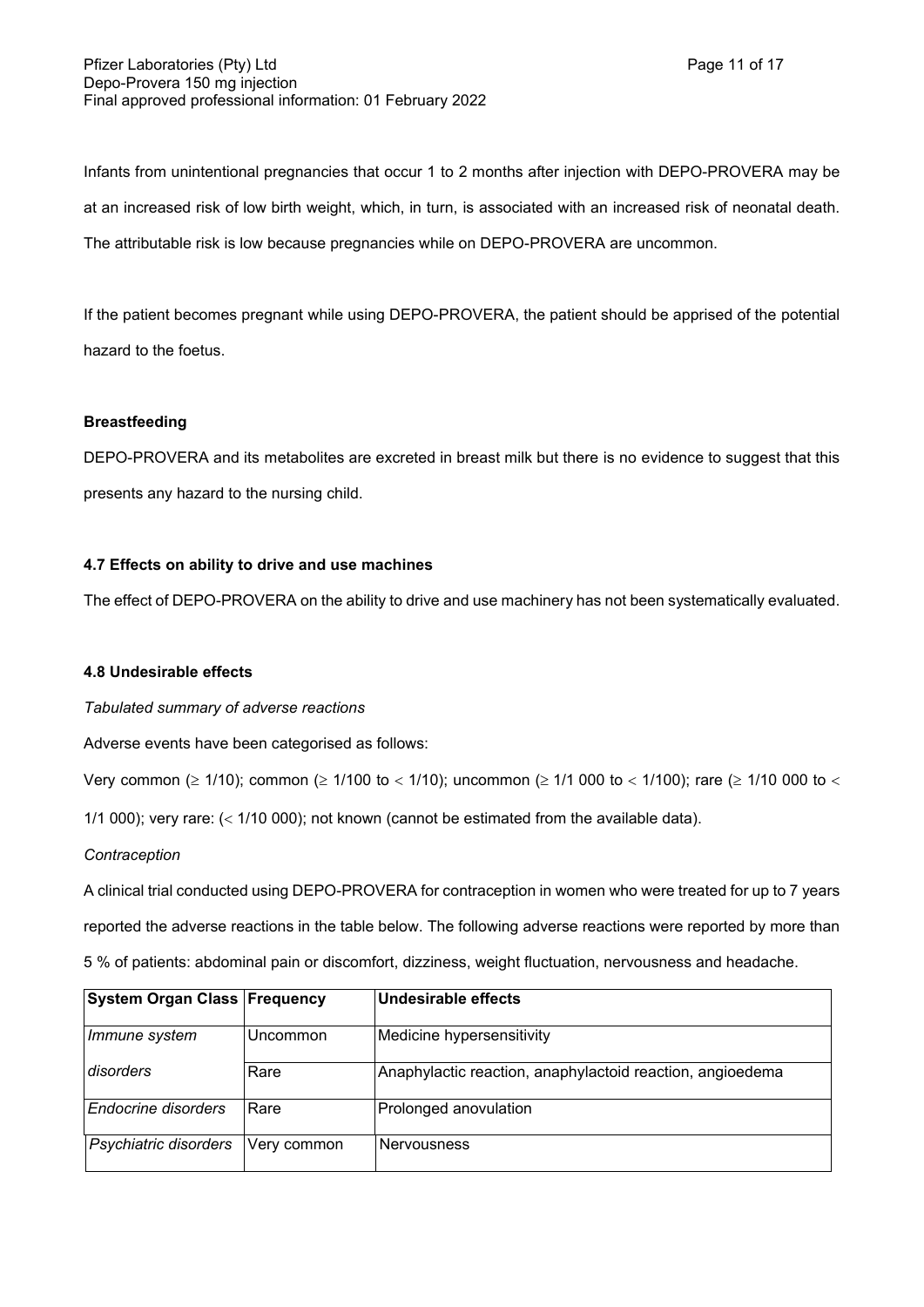## Pfizer Laboratories (Pty) Ltd Page 12 of 17 and Page 12 of 17 and Page 12 of 17 and Page 12 of 17 and Page 12 of 17 Depo-Provera 150 mg injection Final approved professional information: 01 February 2022

|                      | Common      | Decreased libido, anorgasmia, depression, insomnia                  |
|----------------------|-------------|---------------------------------------------------------------------|
| Nervous system       | Very common | Headache                                                            |
| disorders            | Common      | <b>Dizziness</b>                                                    |
|                      | Uncommon    | Seizure, somnolence                                                 |
| Vascular disorders   | Common      | Hot flushes                                                         |
|                      | Rare        | Thromboembolic disorders (thrombosis, embolism,                     |
|                      |             | thrombophlebitis and pulmonary embolism)                            |
| Gastrointestinal     | Very common | Abdominal pain, abdominal discomfort                                |
| disorders            | Common      | Abdominal distension, nausea                                        |
|                      | Uncommon    | Diarrhoea                                                           |
| Hepato-biliary       | Uncommon    | Jaundice, liver disorder                                            |
| disorders            |             |                                                                     |
| Skin and             | Common      | Rash, acne, alopecia                                                |
| subcutaneous tissue  |             |                                                                     |
| disorders            | Uncommon    | Hirsutism, pruritis, urticaria                                      |
| Musculoskeletal and  | Common      | Back pain, leg cramps                                               |
| connective tissue    |             |                                                                     |
| disorders            | Rare        | Muscle cramps, arthralgia, muscle spasms                            |
| Reproductive system  | Very common | Dysfunctional uterine bleeding (irregular, increase, decrease,      |
| and breast disorders |             | spotting), amenorrhoea                                              |
|                      | Common      | Vaginal discharge, breast pain, breast tenderness,                  |
|                      |             | dysmenorrhoea, pelvic pain, vaginitis                               |
|                      | Uncommon    | Galactorrhoea                                                       |
|                      | Rare        | Cervix changes in erosion and secretion, virilisation, feminisation |
| General disorders    | Very common | Fluid retention                                                     |
| and administration   | Common      | Asthenia, fatigue                                                   |
| site conditions      | Rare        | Pyrexia                                                             |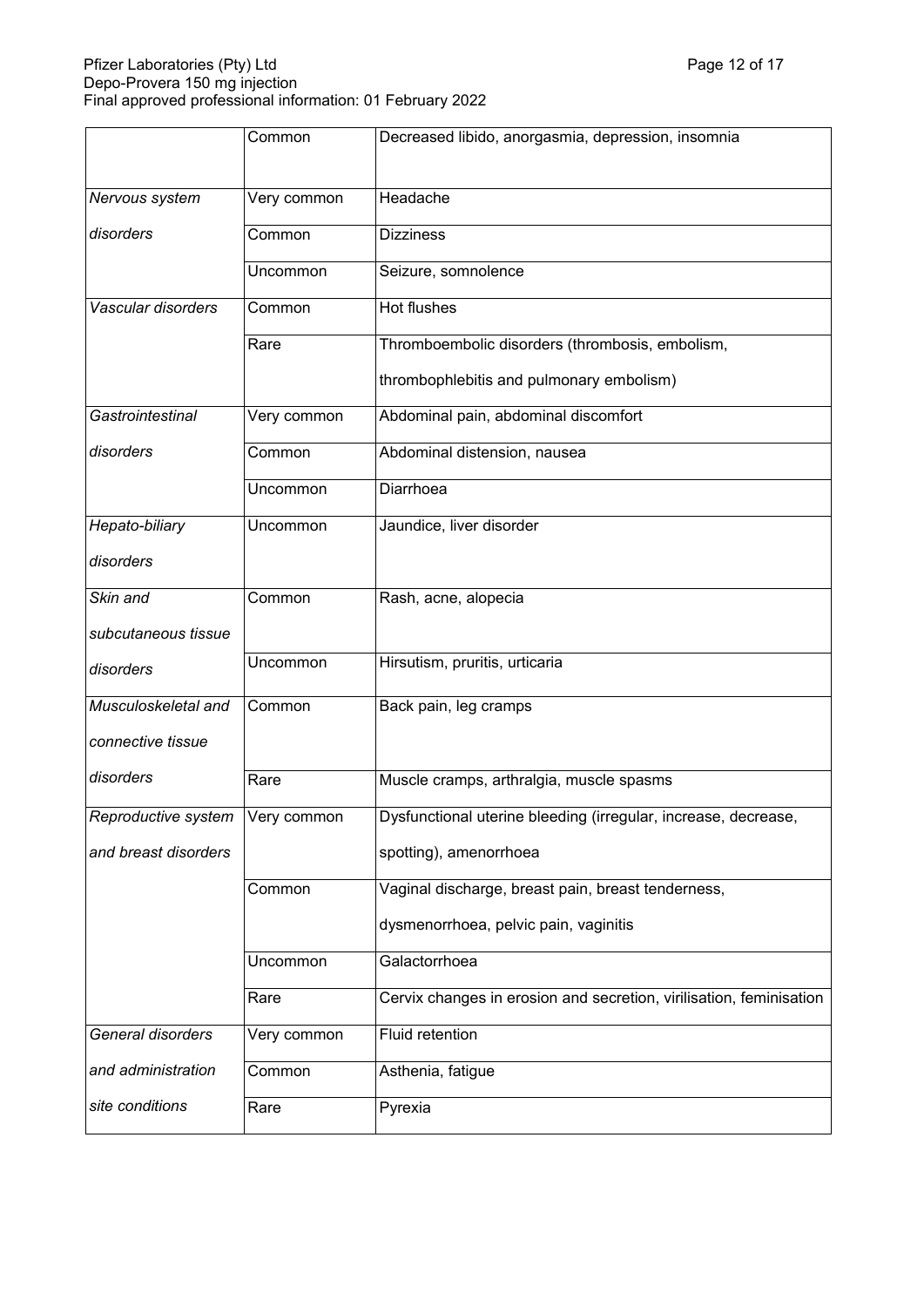|                | Very rare   | Injection-site reactions (pain, residual lumps and change in skin |
|----------------|-------------|-------------------------------------------------------------------|
|                |             | colour at site of injection)                                      |
| Investigations | Very common | Weight change                                                     |
|                | Rare        | Decreased glucose tolerance, loss of bone mineral density         |

# *Contraception post-marketing reported side effects*

The following side effects have been reported with the post-marketing use of hormonal contraceptives:

| <b>System Organ Class</b> | Undesirable effects                                                                 |
|---------------------------|-------------------------------------------------------------------------------------|
| Psychiatric disorders     | Severe depression with a higher risk of suicidal thoughts/behaviour and suicide     |
| Skin and                  | Acquired lipodystrophy                                                              |
| subcutaneous tissue       |                                                                                     |
| disorders                 |                                                                                     |
| Musculoskeletal and       | Osteoporosis including osteoporotic fractures                                       |
| connective tissue         |                                                                                     |
| disorders                 |                                                                                     |
| General disorders and     | Injection site nodule/lump, injection site persistent atrophy/indentation/dimpling, |
| administration site       | injection site reaction, injection site pain/tenderness                             |
| conditions                |                                                                                     |

## *Oncology*

| <b>System Organ Class</b>  | Frequency | Undesirable effects |
|----------------------------|-----------|---------------------|
| <b>Endocrine disorders</b> | Uncommon  | Moon face           |
| Metabolism and             | Common    | Weight increase     |
| nutrition disorders        |           |                     |
| Nervous system             | Common    | Tremor              |
| disorders                  |           |                     |
| Vascular disorders         | Uncommon  | Thrombophlebitis    |
| Skin and subcutaneous      | Common    | Hyperhidrosis       |
| tissue disorders           |           |                     |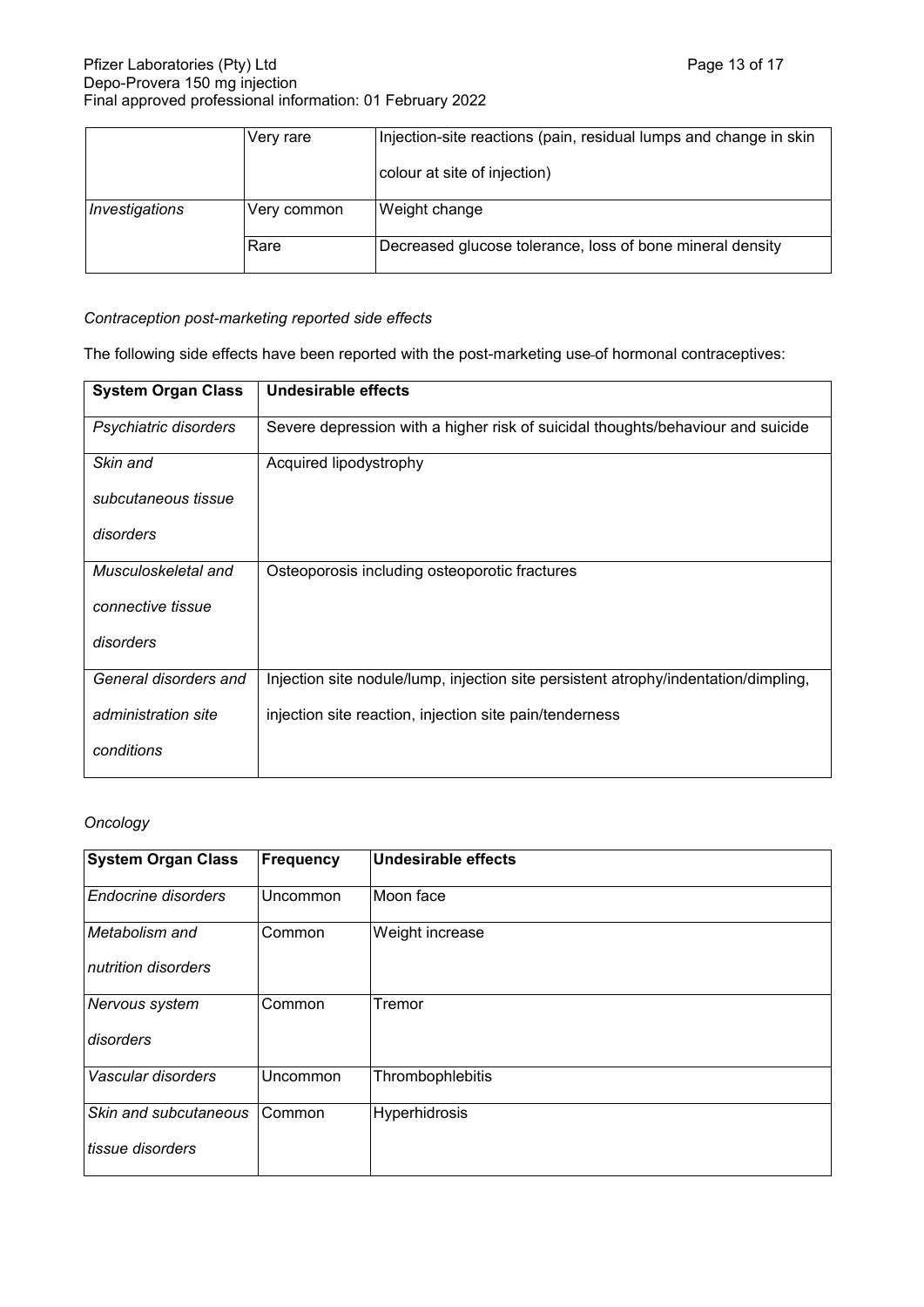| Musculoskeletal and   | Not known | Osteoporosis including osteoporotic fractures                    |
|-----------------------|-----------|------------------------------------------------------------------|
| connective tissue     |           |                                                                  |
| disorders             |           |                                                                  |
| Reproductive system   | Uncommon  | Dysfunctional vaginal bleeding (irregular, increased, decreased, |
| and breast disorders  |           | spotting)                                                        |
| General disorders and | Common    | Oedema/fluid retention                                           |
| administration site   | Rare      | Pyrexia                                                          |
| conditions            |           |                                                                  |
| Investigations        | Not known | Abnormal liver values                                            |

## *Oncology post-marketing reported side effects*

| <b>System Organ Class</b> | Undesirable effects                                                                |
|---------------------------|------------------------------------------------------------------------------------|
| Psychiatric disorders     | Severe depression with a higher risk of suicidal thoughts/behaviour and suicide    |
| Skin and                  | Acquired lipodystrophy                                                             |
| subcutaneous tissue       |                                                                                    |
| disorders                 |                                                                                    |
| General disorders and     | Injection site reaction, injection site pain/tenderness, injection site persistent |
| administration site       | atrophy/indentation/dimpling, injection site nodule/lump                           |
| conditions                |                                                                                    |

# *Reporting of suspected adverse reactions*

Reporting suspected adverse reactions after authorisation of the medicine is important. It allows continued monitoring of the benefit/risk balance of the medicine. Health care providers are asked to report any suspected adverse reactions to SAHPRA via the "**6.04 Adverse Drug Reactions Reporting Form**", found online under SAHPRA's publications:<https://www.sahpra.org.za/Publications/Index/8>

## **4.9 Overdose**

Nausea, vomiting, somnolence, lower abdominal discomfort, insomnia, fullness and tenderness of the breasts, headache have been attributed to therapeutic doses. Treatment should be symptomatic and supportive.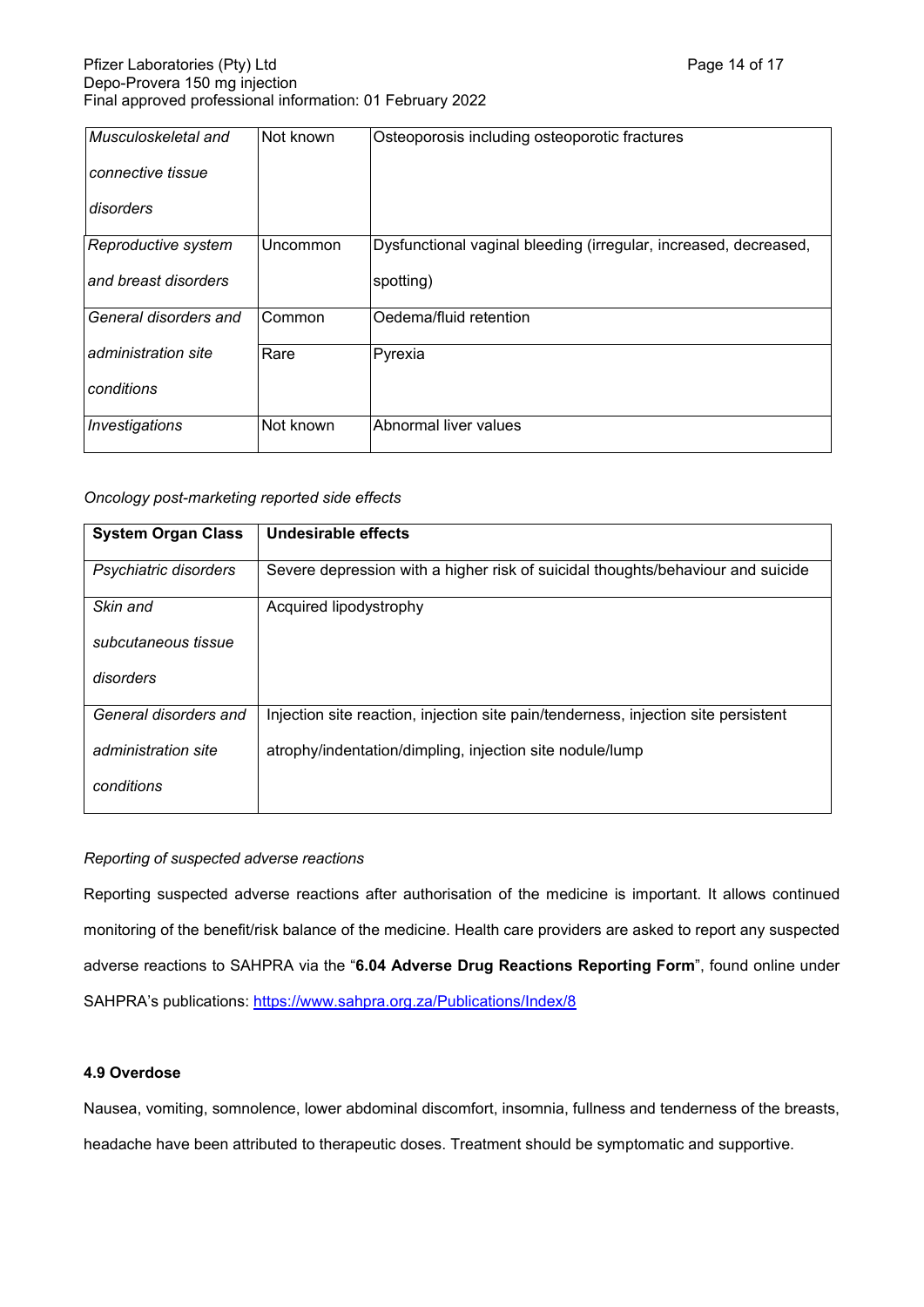## **5. PHARMACOLOGICAL PROPERTIES**

#### **5.1 Pharmacodynamic properties**

Category and class: A 21.8.2 Progesterone with or without estrogens

Medroxyprogesterone acetate has progestational effects. It suppresses the secretion of pituitary gonadotropins which, in turn, prevents follicular maturation, producing long-term anovulation in the reproductive woman. Medroxyprogesterone acetate suppresses the Leydig cell function in the male, i.e. suppresses endogenous testosterone production. A single dose of 50 mg of parenteral medroxyprogesterone acetate has the equivalent effect of 20 mg of parenteral progesterone given daily for 10 days in producing an optimal secretory change in an estrogen-primed endometrium. This steroid also produces typical progestational changes in the cervical mucous (inhibits ferning), increases the viscosity of cervical mucous, thereby increasing the difficulty of sperm penetration; and increases the intermediate cell count in the maturation index of the vaginal epithelium.

The anti-cancer activity of medroxyprogesterone acetate at high doses is unexplained and may be dependent on its effect on the hypothalamic/pituitary/gonadal axis, estrogen receptors or the metabolism of steroids at the tissue level. At the high dose levels used in the treatment of certain cancers, corticoid-like activity may be manifested.

#### **5.2 Pharmacokinetic properties**

#### *Absorption*

Parenteral medroxyprogesterone acetate is a long-acting progestational steroid. The 100 mg/mL formulation reaches half its initial concentration in about 27 days. Its long duration of action results from its slow absorption from the injection site.

#### *Biotransformation*

Medroxyprogesterone acetate is metabolised in the liver. The principal metabolite of medroxyprogesterone acetate that has been identified is a  $6\alpha$ -methyl-6ß,17 $\alpha$ ,21-trihydroxy-4-pregnene-3,20-dione-17-acetate, which is excreted in the urine.

#### **6. PHARMACEUTICAL PARTICULARS**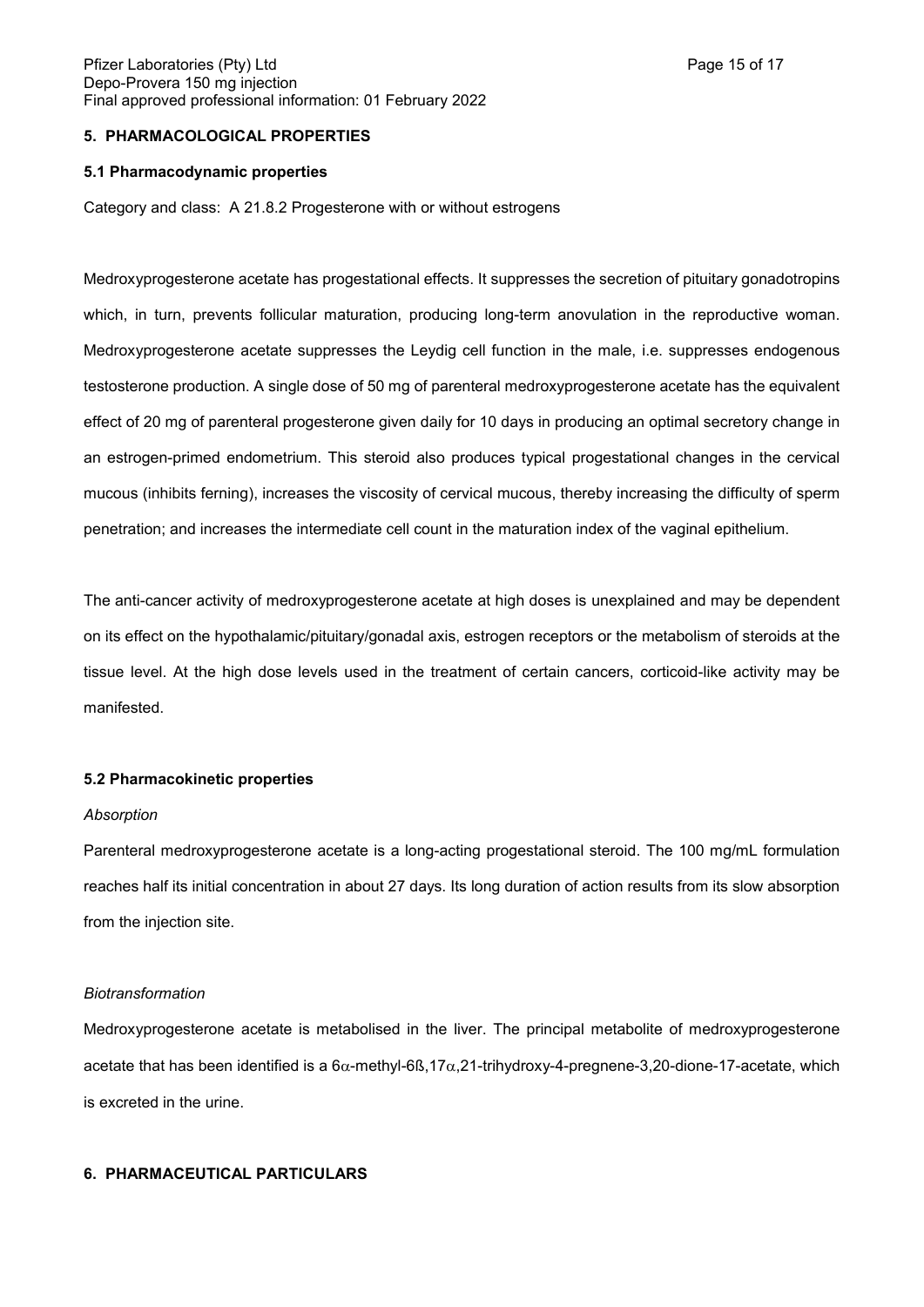#### Pfizer Laboratories (Pty) Ltd Page 16 of 17 and Page 16 of 17 and Page 16 of 17 and Page 16 of 17 and Page 16 of 17 Depo-Provera 150 mg injection Final approved professional information: 01 February 2022

## **6.1 List of excipients**

Polysorbate 80

Methyl parahydroxybenzoate

Propyl parahydroxybenzoate

Macrogol 3350

Sodium chloride

Sodium hydroxide (for pH adjustment)

Hydrochloric acid (for pH adjustment)

Water for injection

#### **6.2 Incompatibilities**

Not applicable.

## **6.3 Shelf life**

48 months

## **6.4 Special precautions for storage**

- Store at or below 30 °C
- Do not refrigerate or freeze
- Store vial upright

## **6.5 Nature and contents of container**

DEPO-PROVERA 150 is available as a single dose 2 ml vial or as packs of 25 single dose 2 ml vials.

Not all pack sizes may be marketed.

## **6.6 Special precautions for disposal**

No special requirements.

# **7. HOLDER OF CERTIFICATE OF REGISTRATION**

Pfizer Laboratories (Pty) Ltd